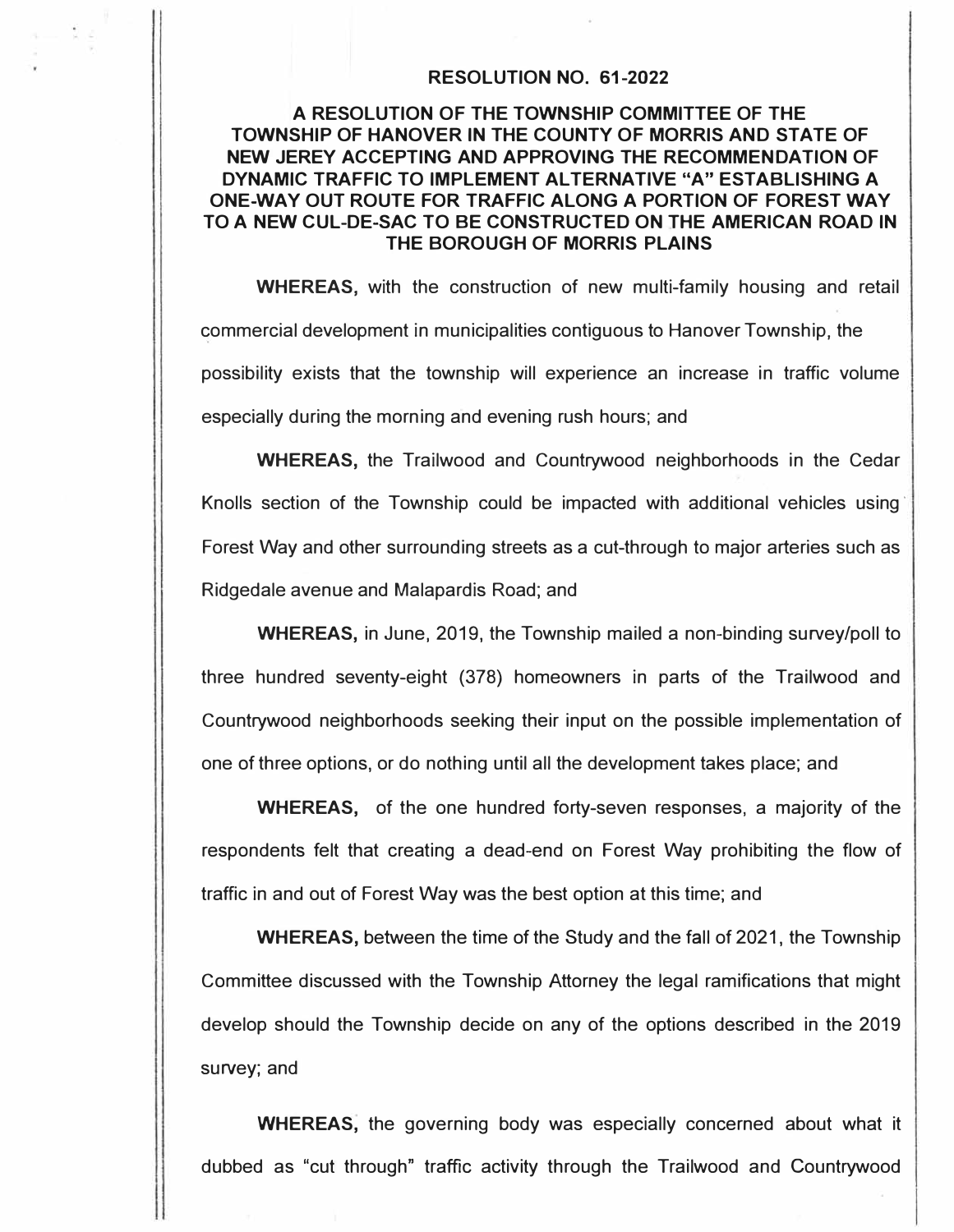neighborhoods that would increase with residential and commercial development already taking place, and, in particular on The American Road in the Borough of Morris Plains; and

**WHEREAS,** the Township Attorney opined that the Legislature granted municipalities broad power to regulate their streets and other public facilities, to assure the safety and convenience of citizens, but there is no "hard and fast rule" regarding the appropriate creation or elimination of a roadway, the result each case, is reached upon by consideration of intention, and the particular circumstances involved, including among other things, all conditions, such as physical, economic and social; and

**WHEREAS,** in September, 2021, the Township Committee decided that in order to make an informed decision on what it should do, if anything, that it was contingent upon the Township to authorize a traffic study and report that would evaluate the current traffic situation, and set forth the positives, negatives and potential impacts associated with each of the three alternative (3) scenarios described in the 2019 survey; and

**WHEREAS,** as a result, the Township, in October, 2021 authorized Dynamic Traffic and its principal, Andy Jafolla, PE, PTOE, to prepare a traffic evaluation of key intersections in Cedar Knolls that would include, but not be limited to traffic volume recordings, a field inspection to obtain an inventory of existing roadway geometry, roadway characteristics and features, and estimates of traffic to be generated by several nearby developments; and

**WHEREAS,** at various Township Committee meetings during the fall, residents offered their comments and observations about current traffic conditions and their suggestions about how to handle the potential additional volume; and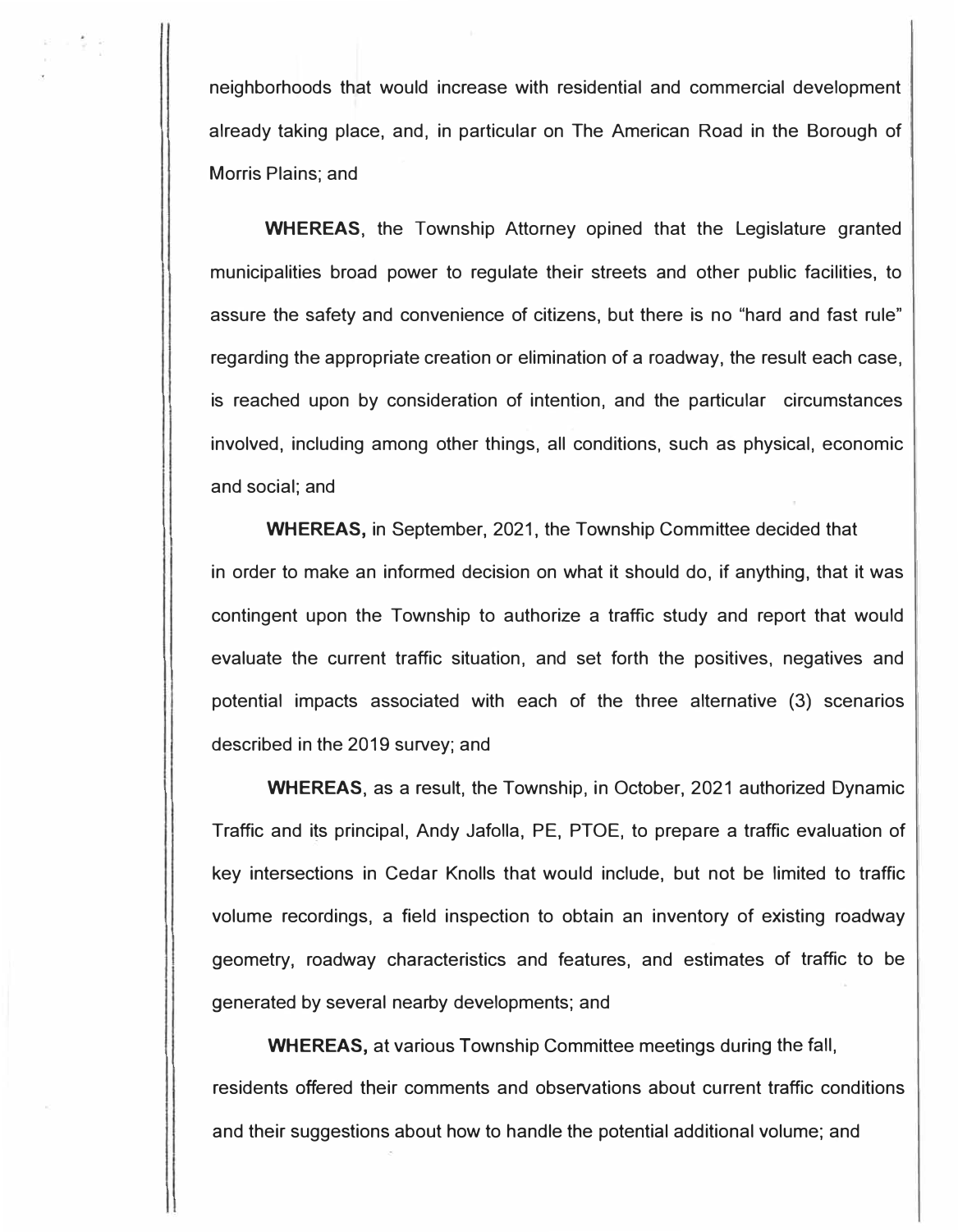**WHEREAS,** during it open, public conference work session on January 27, 2022, the governing body announced that it would convene a public information/public hearing session on February 24, 2022 at 7:00 PM at which time, Mr. Jafolla would present Traffic Dynamic's "Cut-Through Traffic Evaluation" Study and, following the presentation members of the public would be given an opportunity to comment or ask questions about the findings and determinations;

**WHEREAS,** notice of the meeting appeared on the Township's website and published as a legal ad in the February 4, 2022 and February 14**th** issues of the Daily Record; and

**WHEREAS,** subsequently, on March 10, 2022, Mr. Jafolla again appeared at the open, public conference meeting of the Township Committee and reiterated his opinion, based on the findings of the "Cut-Through Traffic Evaluation" that Alternative "A", a one-way out of Forest Way to a new cul-de-sac to be built on The American Road in the Borough of Morris Plains would appear to provide the maximum benefit to residents, balancing the need for access to the surrounding streets, while also reducing existing and potential future cut-through traffic volumes through Trailwood and Countrywood; and

**WHEREAS,** based on the results of the "Cut-Through Traffic Evaluation" Study prepared by Dynamic Traffic and Andy Jafolla, PE, PTOE, the Township Committee accepts the findings and determinations that the advantages of Alternative "A" far outweigh the disadvantages by having vehicular traffic flow out only along a portion of Forest Way to a proposed cul-de-sac in the Borough of Morris Plains.

**Now, Therefore, Be It Resolved** by the Township Committee of the Township of Hanover in the County of Morris and State of New Jersey as follows: